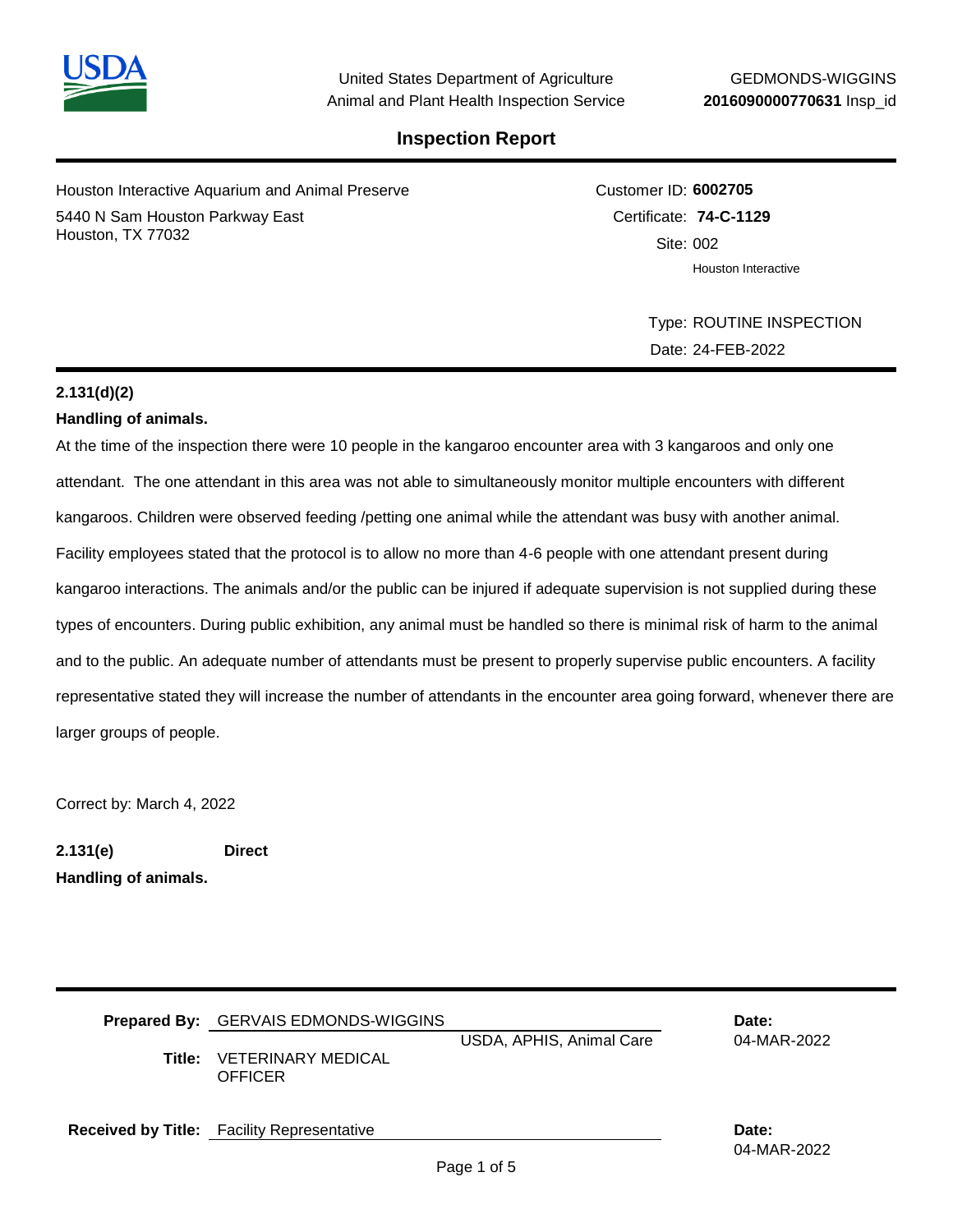At time of the inspection, one male 12 yr. old Lemur was observed shivering for minutes, multiple times by the inspector. The lemur was recently converted from an indoor to outdoor enclosure. Shivering is an indication that the animal is cold. The Lemur is housed in an outdoor enclosure with no source of heat. The ambient temperature outside of the enclosure at the time of this inspection was ~33 degrees Fahrenheit. A temperature gun reflected a reading of 52.9 degrees Fahrenheit on the ground inside the enclosure. Improper housing, especially considering climatic conditions, can negatively impact the well-being and health of the animal, and not only cause distress, but potentially lead to death. When climatic conditions present a threat to an animal's health or well-being, appropriate measures must be taken to alleviate the impact of those conditions. An animal may never be subjected to any combination of temperature and time that is detrimental to the animal's health or well-being, taking into consideration such factors as the animal's age, species, breed, overall health status, and acclimation.

The facility elected to move the lemur indoors temporarily until they determine a long-term solution.

Correct by: March 4, 2022

### **3.78(a)**

#### **Outdoor housing facilities.**

At the time of the inspection, a 12 yr. old male lemur and 2 yr. old female Lemur were housed in individual outdoor enclosures. Both lemurs were recently converted from an indoor to outdoor enclosure. There is no heated shelter available to the animals and the ambient temperature was 33 degrees. A temperature gun indicated the temperature was 52.9 degrees on the ground of one enclosure. The attending veterinarian confirmed she had not determined that these animals were acclimated to low temperatures and had not approved their exclusive housing outdoors. Only non-human primates that are acclimated, as determined by the attending veterinarian, to the prevailing temperature and humidity at

| <b>Prepared By:</b> GERVAIS EDMONDS-WIGGINS        |                          | Date:       |
|----------------------------------------------------|--------------------------|-------------|
| <b>Title: VETERINARY MEDICAL</b><br><b>OFFICER</b> | USDA, APHIS, Animal Care | 04-MAR-2022 |

**Received by Title:** Facility Representative **Date:**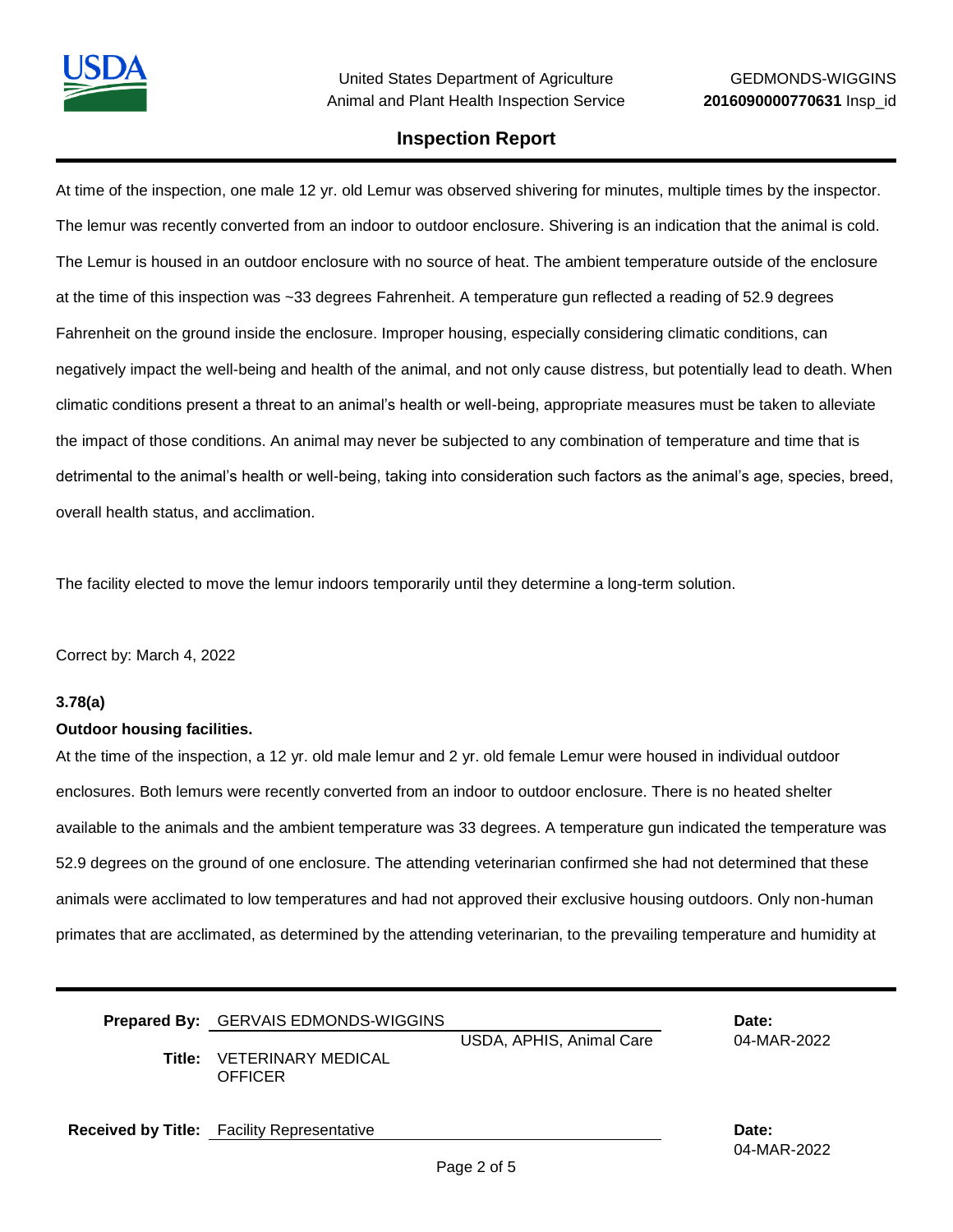

the outdoor housing facility during the time of year they are at the facility, and that can tolerate the range of temperatures and climatic condition known to occur at the facility at that time of year without stress or discomfort, may be kept in outdoor facilities.

Correct by: March 4, 2022

### **3.127(b)**

### **Facilities, outdoor.**

The shelter housing one adult, female capybara did not adequately protect and prevent discomfort to the animal as it allowed heat to escape and an air draft into it, through the many gaps between the single layer of wooden floor planks. There also was no bedding on the floor of the shelter, where employees stated that hay should have been added. Lack of appropriate shelter for the local climatic conditions can negatively impact the well-being of the animal and/or cause distress, and possibly death. Natural or artificial shelter appropriate to the local climatic conditions for the species concerned shall be provided for all animals kept outdoors to afford them protection and to prevent discomfort to such animals. Individual animals shall be acclimated before they are exposed to the extremes of the individual climate. Bedding hay was added at time of the inspection.

Corrected at time of the inspection.

**3.129(a) Critical**

#### **Feeding.**

Since arriving at the facility, the young male giraffe was fed 3 – 5 pounds of produce (potatoes, carrots, cucumbers, kale, and apples), rye crackers along with free choice alfalfa hay and approximately 4 pounds of herbivore pellets. Romaine lettuce was fed by the staff and by members of the public throughout the day. Records indicate he did not consume all the pellets offered each day and that no additional browse had been provided once he ate what was growing in his enclosure.

**Prepared By:** GERVAIS EDMONDS-WIGGINS **Date:** USDA, APHIS, Animal Care 04-MAR-2022 **Title:** VETERINARY MEDICAL **OFFICER** 

**Received by Title:** Facility Representative **Date:**

04-MAR-2022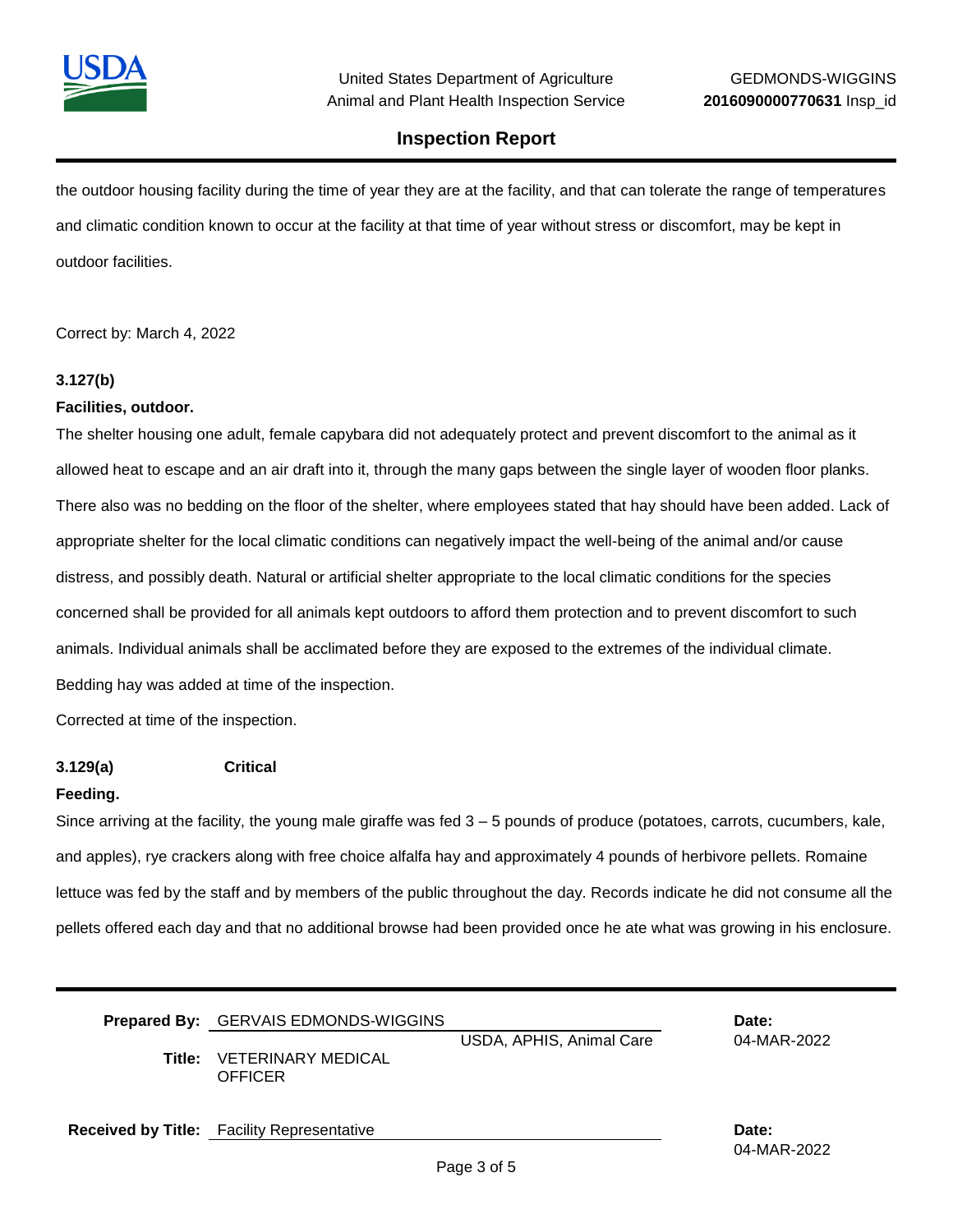

Approximately one month after arriving at the facility, he developed a life- threatening neurological condition which veterinary records indicate was diet related. A diet consisting of large amounts of produce with little browse and roughage is not an adequate diet for a giraffe and may result in health problems and death. Proper and adequate nutrition are essential to maintaining the health and well being of the animal. The food shall be wholesome, palatable, and free from contamination and of sufficient quantity and nutritive value to maintain all animals in good health. The diet shall be prepared with consideration for the age, species, condition, size, and type of the animal.

Correct by: March 4, 2022

**3.132 Critical**

#### **Employees.**

As cited in feeding, the employees were not knowledgeable about adequate nutrition for the animal who became ill. Not only was the animal not fed a proper diet for the species, but also measures were not taken when the employees saw he was not consuming adequate amounts of various types of feed to avoid any nutrition-related health problems. As a result, the animal nearly expired one month after his arrival. Adequately trained employees are vital to the overall health and well-being of the animals, as these animals can suffer deleterious effects, and possibly death, if acceptable levels of husbandry are not maintained. Enough adequately trained employees shall be utilized to maintain the professionally acceptable level of husbandry practices, and such practices shall be under a supervisor who has a background in animal care.

Correct by: March 5, 2022

This inspection and exit interview were conducted with a facility representative.

| <b>Prepared By:</b> GERVAIS EDMONDS-WIGGINS<br>Title: VETERINARY MEDICAL<br>OFFICER | USDA, APHIS, Animal Care | Date:<br>04-MAR-2022 |
|-------------------------------------------------------------------------------------|--------------------------|----------------------|
| <b>Received by Title:</b> Facility Representative                                   |                          | Date:<br>04-MAR-2022 |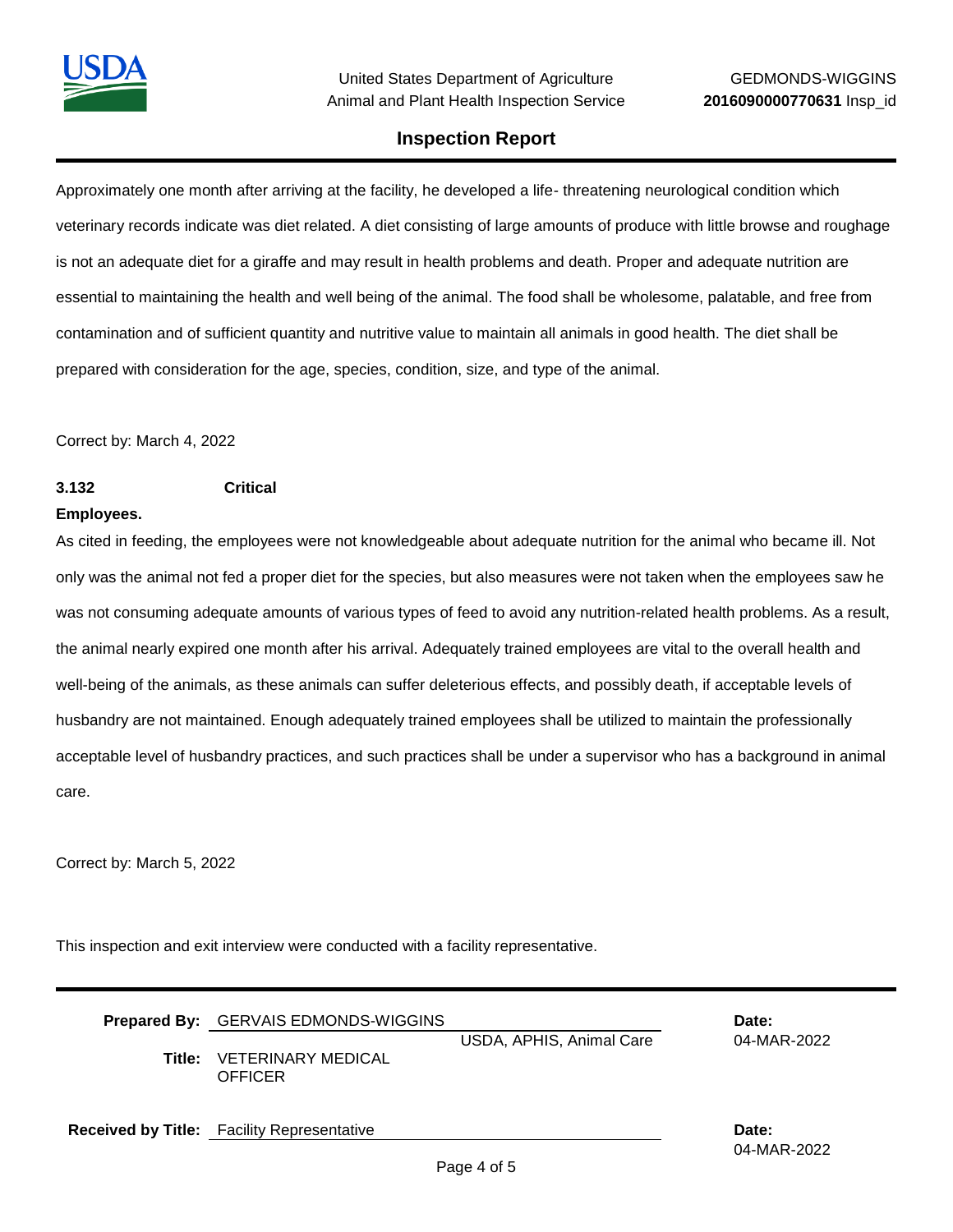

| <b>Prepared By:</b> GERVAIS EDMONDS-WIGGINS<br><b>Title: VETERINARY MEDICAL</b><br>OFFICER | USDA, APHIS, Animal Care | Date:<br>04-MAR-2022 |
|--------------------------------------------------------------------------------------------|--------------------------|----------------------|
| <b>Received by Title:</b> Facility Representative                                          |                          | Date:                |

04-MAR-2022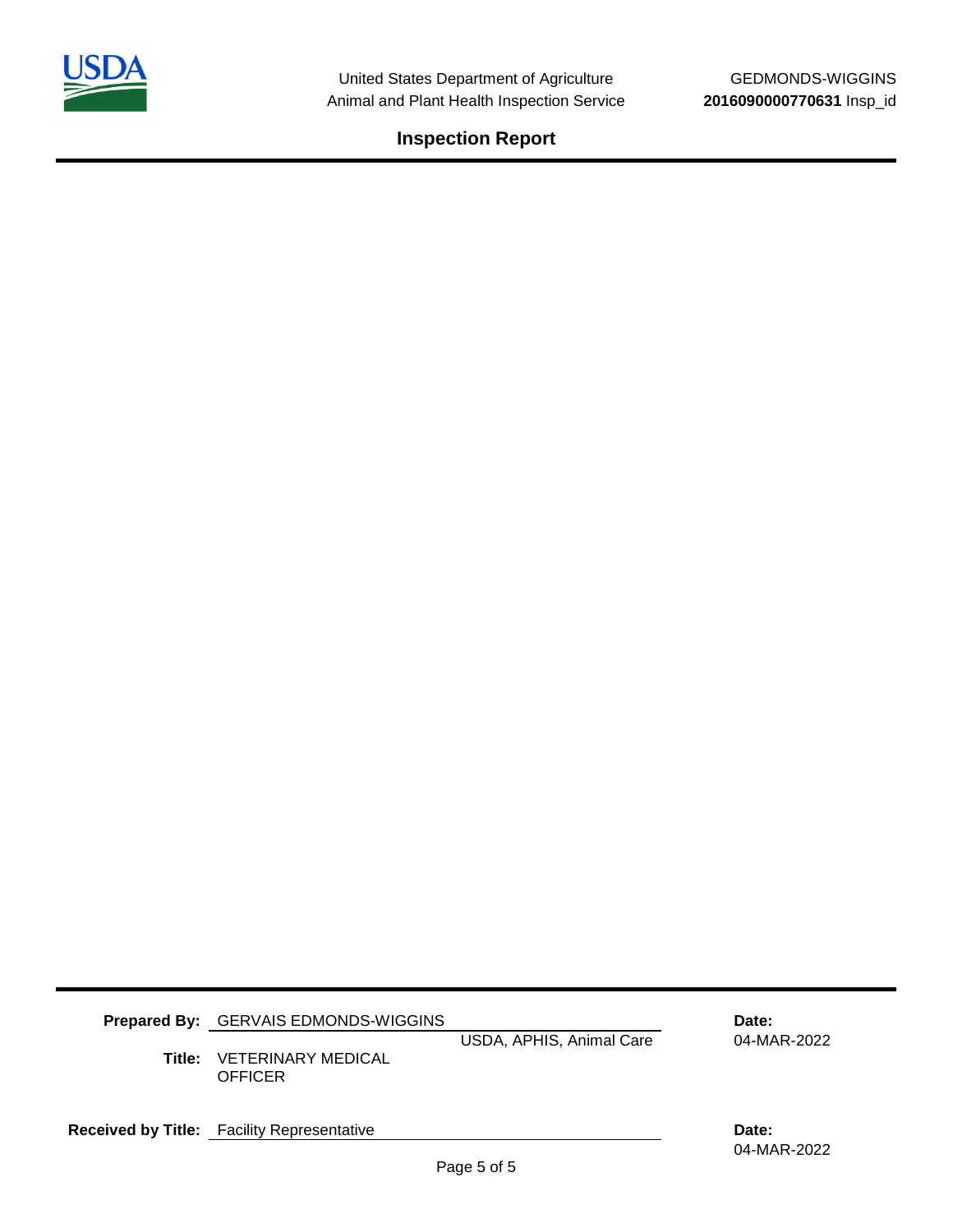

United States Department of Agriculture Customer: 6002705 Animal and Plant Health Inspection Service Inspection Date: 24-Feb-2022

# **Species Inspected**

| Cust No | No.<br>∴ert | Site | Site<br>Name           | Inspection                            |
|---------|-------------|------|------------------------|---------------------------------------|
| 6002705 | 1129<br>74- | 002  | Interactive<br>Houston | റററ<br>$\lambda$<br>---<br><u>UZZ</u> |

| <b>Count</b><br>000001<br>000001<br>000001<br>000003<br>000003<br>000001     | <b>Scientific Name</b><br>Giraffa camelopardalis<br>Bos taurus<br>Camelus dromedarius<br>Sus scrofa domestica<br>Lama pacos<br>Hystrix cristata                              | <b>Common Name</b><br><b>GIRAFFE</b><br>CATTLE / COW / OX / WATUSI<br>DROMEDARY CAMEL<br>DOMESTIC PIG / POTBELLY PIG /<br><b>MICRO PIG</b><br><b>ALPACA</b><br>AFRICAN CRESTED PORCUPINE                                         |
|------------------------------------------------------------------------------|------------------------------------------------------------------------------------------------------------------------------------------------------------------------------|----------------------------------------------------------------------------------------------------------------------------------------------------------------------------------------------------------------------------------|
| 000001<br>000002<br>000005<br>000003<br>000001<br>000005                     | Phacochoerus africanus<br>Dama dama<br>Capra hircus<br>Osphranter rufus<br>Hydrochaeris hydrochaeris<br>Dolichotis patagonum                                                 | <b>WARTHOG</b><br><b>FALLOW DEER</b><br>DOMESTIC GOAT<br><b>RED KANGAROO</b><br><b>CAPYBARA</b><br>PATAGONIAN CAVY / MARA<br><b>BLACK-AND-WHITE RUFFED</b>                                                                       |
| 000005<br>000009<br>000007<br>000018<br>000001<br>000001<br>000002<br>000001 | Varecia variegata<br>Lemur catta<br>Varecia rubra<br>Spermophilus richardsonii<br>Tamandua tetradactyla<br>Tolypeutes matacus<br>Choloepus didactylus<br>Erinaceus europaeus | <b>LEMUR</b><br>RING-TAILED LEMUR<br><b>RED RUFFED LEMUR</b><br>RICHARDSON'S GROUND<br><b>SQUIRREL</b><br>SOUTHERN TAMANDUA<br>SOUTHERN THREE-BANDED<br><b>ARMADILLO</b><br>LINNAEUS'S TWO-TOED SLOTH<br><b>WESTERN EUROPEAN</b> |
| 000001<br>000001<br>000006<br>000004<br>000002<br>000001<br>000086           | Coendou prehensilis<br>Philander opossum<br>Oryctolagus cuniculus<br>Cuniculus paca<br>Aonyx cinereus<br>Canis lupus familiaris<br><b>Total</b>                              | <b>HEDGEHOG</b><br>PREHENSILE-TAILED<br><b>PORCUPINE</b><br><b>GREY FOUR-EYED OPOSSUM</b><br>DOMESTIC RABBIT / EUROPEAN<br><b>RABBIT</b><br><b>LOWLAND PACA</b><br>ORIENTAL SMALL-CLAWED<br><b>OTTER</b><br><b>DOG ADULT</b>     |